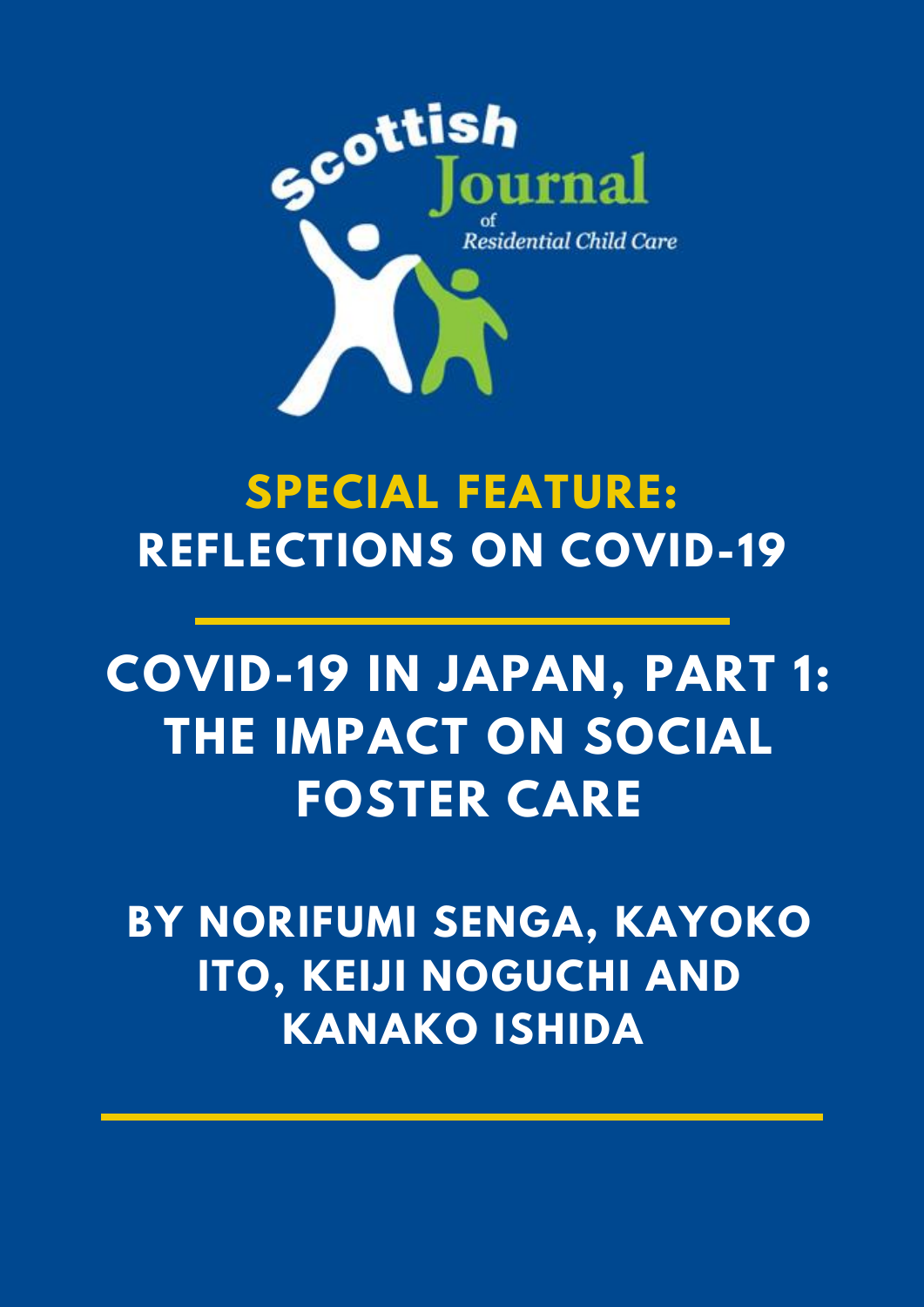# COVID-19 in Japan, Part 1: The impact on social foster care

# **Norifumi Senga, Kayoko Ito, Keiji Noguchi and Kanako Ishida**

### **Abstract**

In Japan, the response to COVID-19 was a soft approach with no enforcement, unlike the lockdown with penalties in other countries. The government's response was to temporarily close elementary, junior high, and high schools across the country. That impacted children living with foster families, and in residential care institutions for children (RCIC). This short article reflects on foster care in Japan during COVID-19. The study uses fictional cases of foster parents and RCIC constructed for research purposes. Although the COVID-19 crisis highlighted the challenges of social care in Japan, it also presents an opportunity for social change.

### **Keywords**

COVID-19, social foster care, foster family, residential care institutions for children (RCIC), Japan

# **Corresponding author**

Norifumi Senga, Ph.D., Associate Professor, Doho University, Department of Social Welfare, 7-1 Inabaji-cho, Nakamura-ku, Nagoya, 453-8540 JAPAN,

n-senga@doho.ac.jp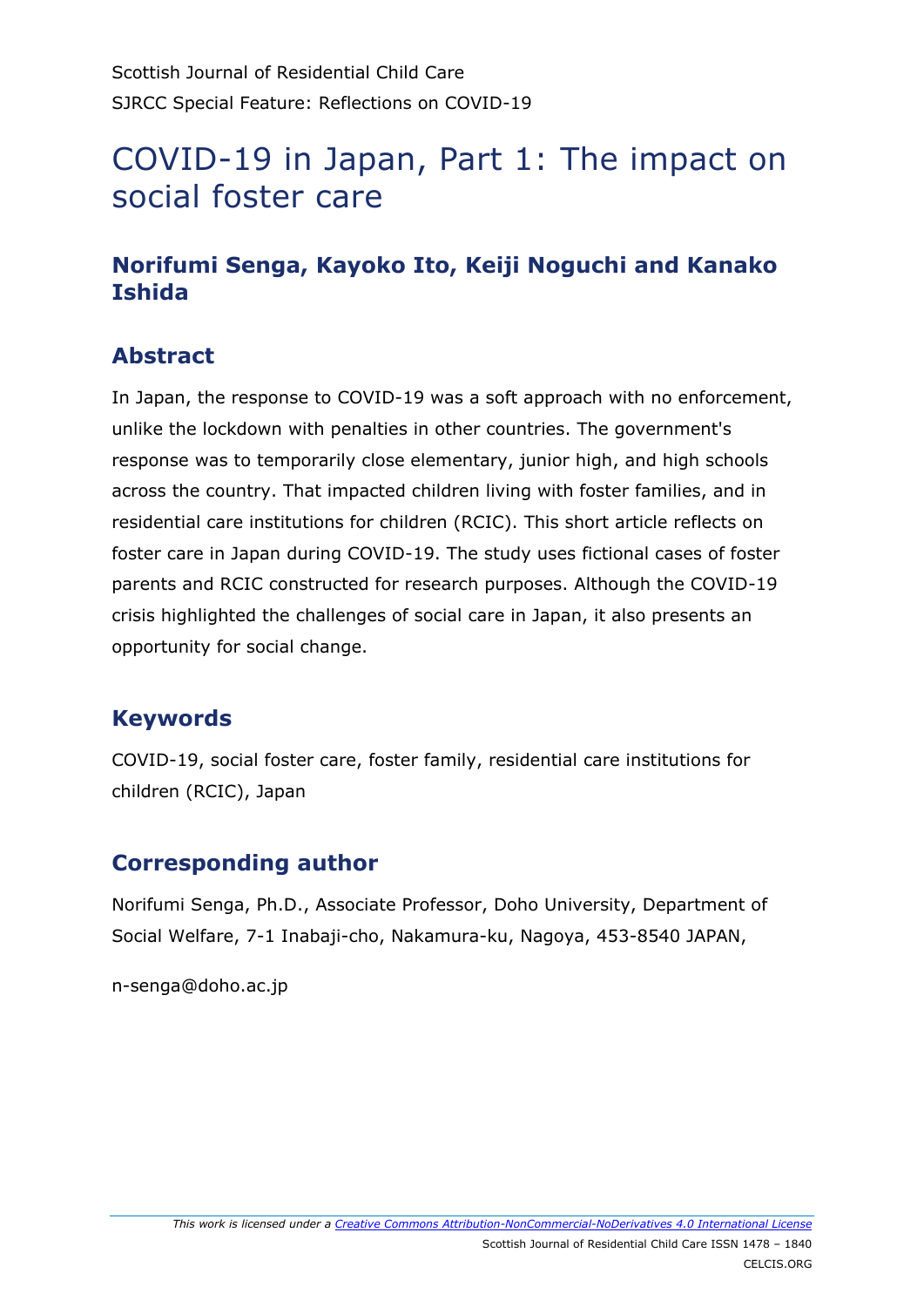#### **Response to COVID-19 in Japan**

On January 20, 2020, the World Health Organization (WHO) declared a state of emergency for COVID-19, which has spread mainly from China. In Japan, in contrast, a state of emergency was not declared until April 7. Moreover, there was no enforcement of a lockdown with penalties like other countries and no mandatory closures of restaurants and bars. Companies were encouraged to work from home. The government's response to COVID-19 was a soft approach, requesting voluntary closures. However, Japan's collectivist culture discouraged people from taking the risk of going out and being responsible for spreading the infection, fearing social sanctions for acting in disregard of the norm.

One concrete response to COVID-19 was the temporary closure since March 2 of elementary, junior high, and high schools across the country. The school year in Japan finishes at the end of March, and the new school year begins in April. Although the original plan was to resume schooling after the spring vacation in April, the closure was extended because COVID-19 showed no signs of abating, and the state of emergency was declared on April 7. After the state of emergency was lifted on May 25, elementary, junior high, and high schools resumed.

#### **Social care in Japan during the COVID-19 crisis**

The spread of COVID-19 had a significant impact on social care, including foster care and residential care institutions for children (RCIC). Not being able to see friends or play outside during quarantine may sound trivial, but it was stressful for children not living with their families. Foster parents and residential workers in RCIC became anxious to prevent infection and forced the children to remain indoors and avoid risky situations. The lack of enforcement in Japan made it difficult to manage children.

To explain social care in Japan during the COVID-19 crisis, the authors of this article constructed fictional cases of foster parents and RCIC by combining various cases they heard of from foster parents and residential workers in RCIC.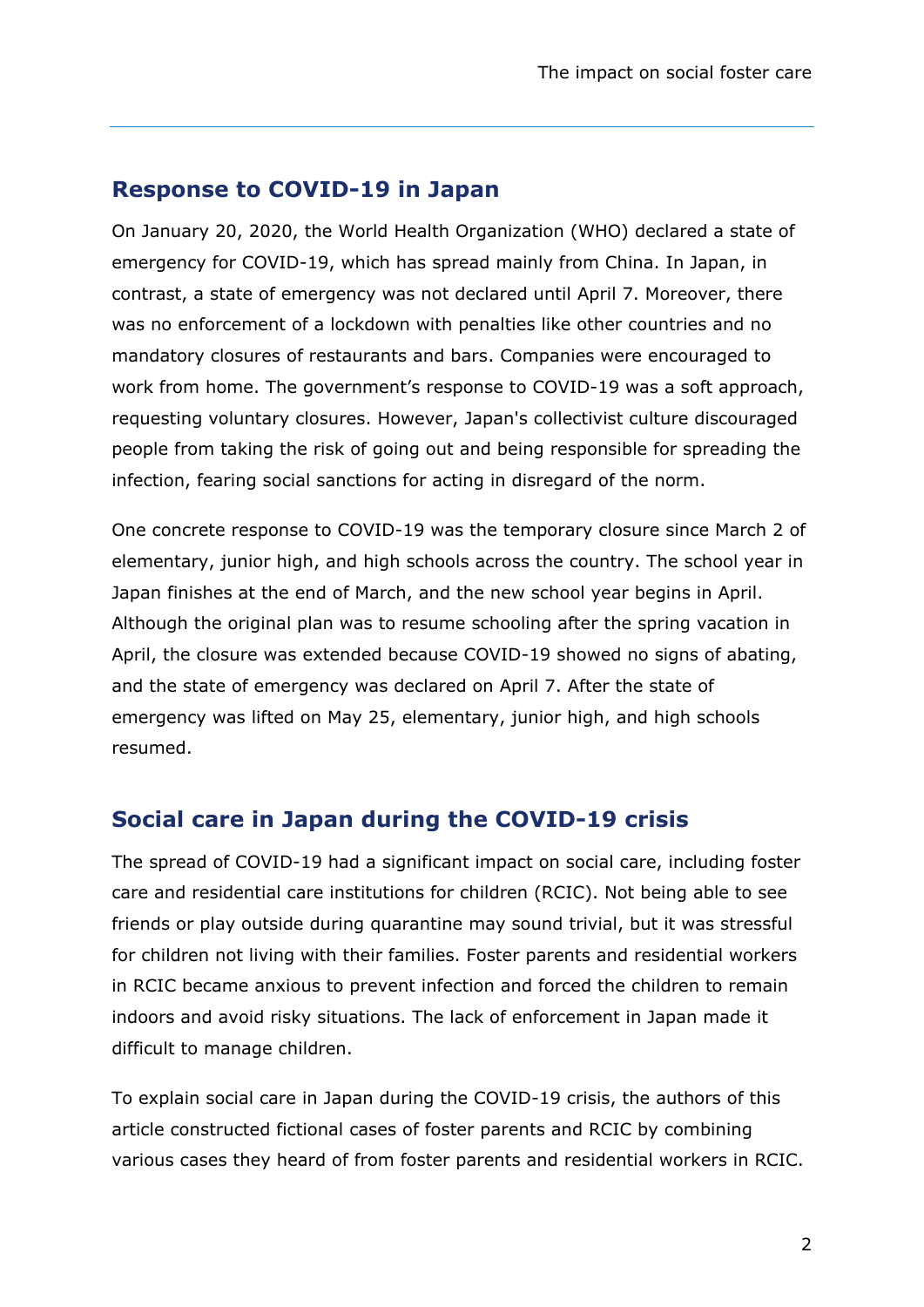#### **Case 1: The situation of a foster family in Japan**

The foster parents live with three foster children and three biological children. Since two biological children are university students, they lived in apartments near the university but returned home due to the university's closure. As a result, six children had to share a single house with foster parents temporarily. Houses in Japan are typically very small and could not allow for privacy between the children. The foster parents became very concerned that they might be infected. To prevent infection of the children, they went to the supermarket without them. Naturally, the young children preferred to go also, presenting a challenge to the foster parents to calm them down.

There were positive aspects to living with all the children in one house. The parents were pleased that their children played with their foster children and assisted them with housework. They could experience their children's growth. However, it is also true that relationships between children could be troubled, especially between foster and biological children. Living together in a small house is stressful if children are unable to play outside during these extraordinary times. The children were arguing with each other more often than before. The biological children attended the university's online lectures from home. The school restarted on June 1. It is not easy to adjust to school again after staying at home for such a long time. The foster parents believed it to be essential to side with the children at all times.

#### **Case 2: The situation of residential care in Japan**

Since social foster care services in Japan were primarily provided through residential care institutions for children (RCIC), many RCIC use extensive dormitory system facilities, accommodating more than 20 children. The 2011 government report, *The New Future Vision of Social Foster Care*, stated that in principle, priority should be given to family-style foster care. It was recommended that RCIC be converted to foster care of small groups in familybased homes where possible. In line with the report, many RCIC have community-based small-scale child protection institutions (group homes), accommodating six to eight children.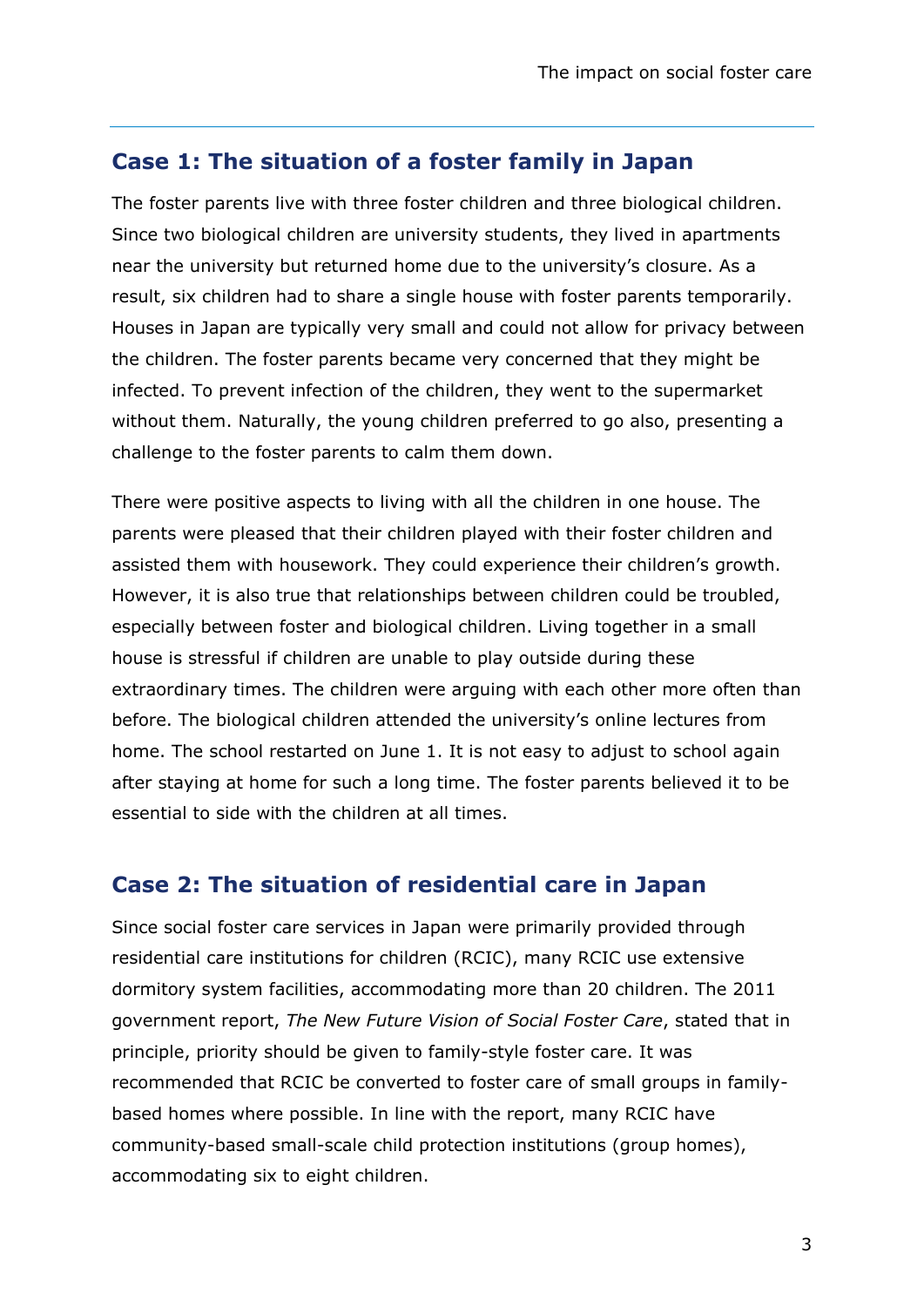However, this is just one case, but during the COVID-19 crisis, children living in a group home were more mentally unstable than those living in large dormitories. In the dormitory facility, children's mental health conditions were more stable if the dynamics of relationships between children were good. A large playground was one of the positive factors of such a facility as the children were able to relieve stress through exercise. On the other hand, the children in a group home were frustrated by not being able to play with their friends. The children took those conflicts out on the residential workers, which sometimes led to bad relations between the workers and the children.

In Japan, many children in RCIC have regular contact with their biological parents, but personal visits have decreased to prevent COVID-19 infection. Some children had planned to return to their homes in April after the school year finished at the end of March, and when it was possible to join a new class. However, due to the COVID-19 crisis, their returning home was postponed. Visits of social workers to child guidance centres have also been restricted, further reducing interaction with the outside world. Although the children never expressed their loneliness through not seeing the biological parents, or impatience with their treatment not going as planned, they appeared stressed.

It has been a stressful time for residential workers in RCIC. When asking the local government, they were informed it would be a challenge to admit children with mild illnesses to hospital during cluster infections. However, no concrete measures had been decided on in the event of an outbreak. The number of workers is stretched to the limit, and there are concerns the RCIC might collapse if workers are unable to work due to illness or other reasons.

#### **The danger and opportunity in crisis**

In the face of crises, many contradictions have become apparent. In this situation, vulnerable children tend to be damaged by the tasks facing society. Children living with foster families or in RCIC, who were separated from their biological parents due to maltreatment, often have already experienced early childhood trauma, deprivations, and social risks. The slightest trigger can push them into critical re-traumatisation.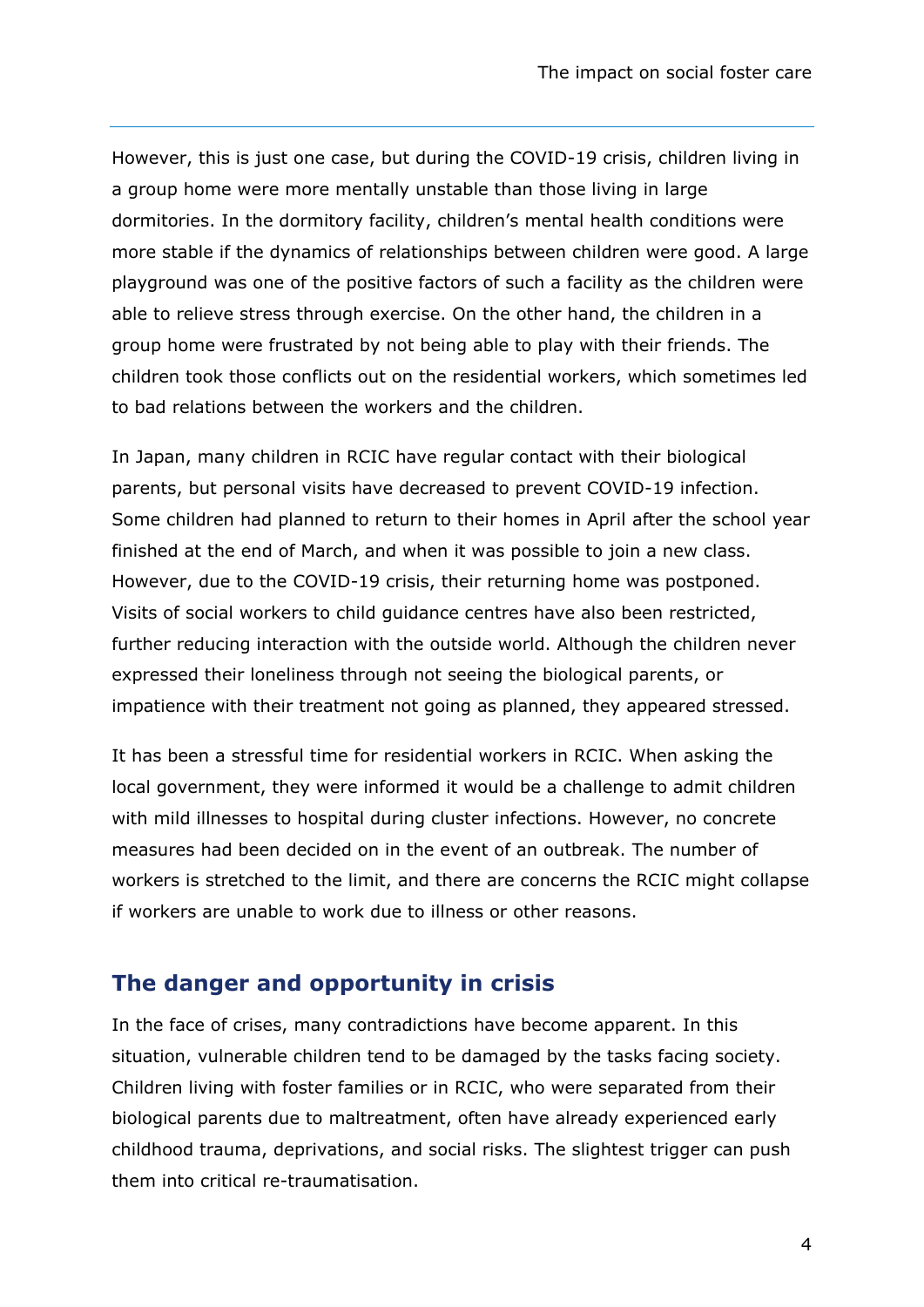Child welfare services in Japan attend to more than 46,000 children in social foster care. The majority of these children receive these services at RCIC. Foster parent placement rates are low. During the COVID-19 crisis, support for RCIC was prioritised. While the RCIC received relief supplies, support for foster families was delayed. There was a disparity in support for institutions and foster families. Compared to RCIC, the burden on foster parents and workers in group homes was significant. This does not mean that the RCIC environment was better, but foster families and group homes receive insufficient support in Japan. Children in RCIC are expected to be disciplined and to maintain group order. Even during the quarantine, they lived by the rules of RCIC, and their behavioural problems mostly went unnoticed.

On the other hand, there are no strict rules for foster families. While a free environment is essential for their development, foster parents were often unable to adequately cope with the children's emotional outbursts in such a loose structure, resulting in placement breakdown. The COVID-19 crisis highlighted the problems of social care in Japan, including the weak support system for fostering families.

Children in social care often have difficulty asking for help. However, as everyone began to talk about the stress, anxieties, and concerns during the COVID-19 crisis, some children in social care felt better, realising that they are allowed to express their negative feelings just like everyone else. There may be a positive side to sharing feelings in the crisis. In written Japanese, the word 'crisis' is composed of two Chinese characters: one represents 'danger', and the other represents 'opportunity'. Therefore, the Japanese word for crisis has the contradictory meanings of 'danger' and 'opportunity'. The COVID-19 crisis is both a perilous situation for children in social care and an opportunity for social change. We need to work together to create a better society.

#### **About the authors**

Norifumi Senga is Associate Professor, Doho University, Japan. He was awarded a Ph.D. in psychology from Nagoya University in 2016. From 2005 to 2017, he worked as a psychologist at child guidance centres and a children's self-reliance